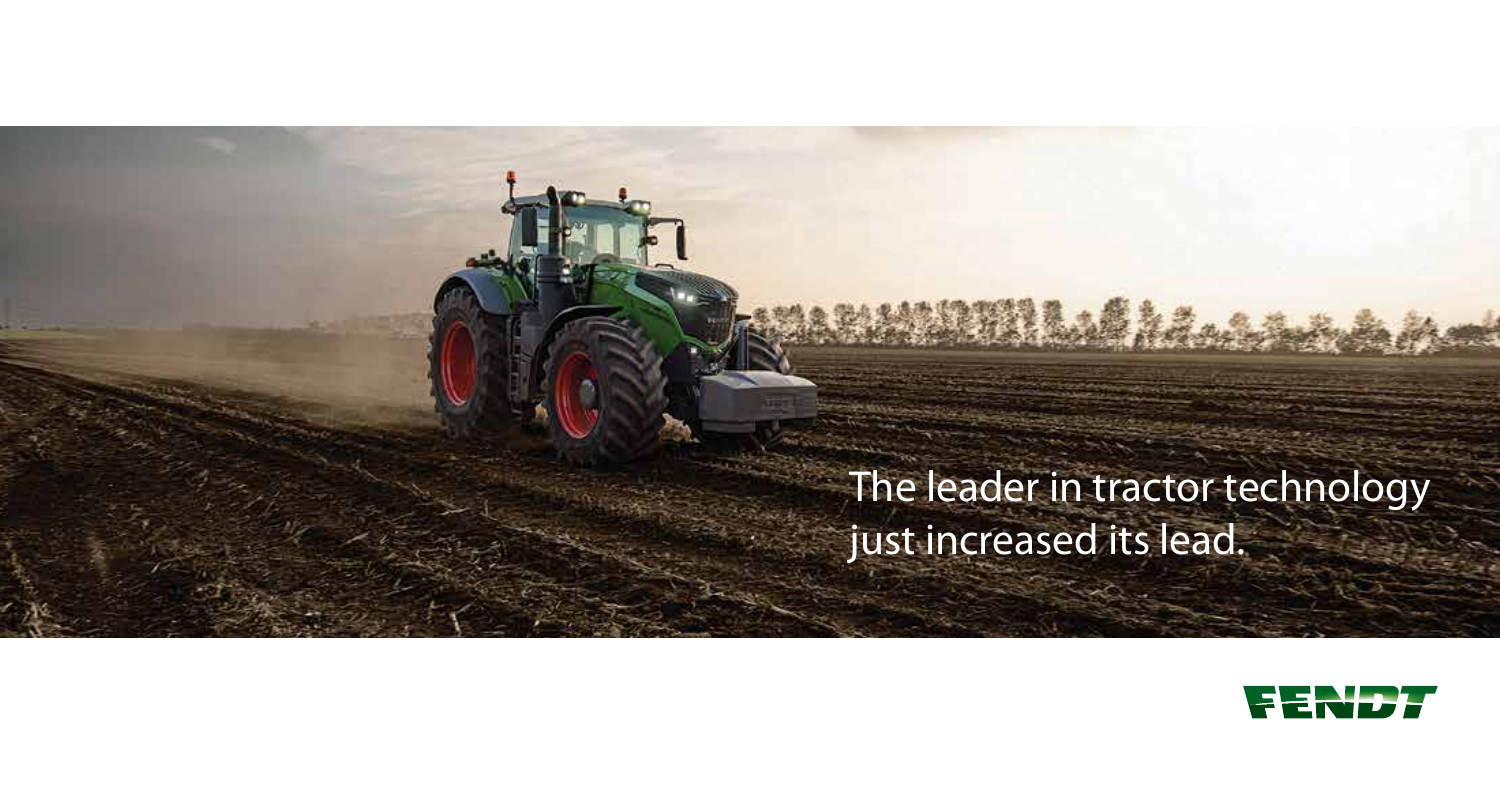BIG. STRONG. UNIQUE. The new Fendt<sup>®</sup> 1000 Vario opens up a brand new power segment, delivering 380-500 HP. It is designed to unite all the advantages required for operations in the field or on the road with a 60-inch row crop-capable track width, powerful hydraulics and breakthrough Fendt technology. The Fendt 1000 Vario delivers outstanding maneuverability, unmatched power, optimal traction and superior operator comfort.

Experience why the best-run operations run Fendt.

B R E A K T H R O U G H T E C H N O L O G Y U N P R E C E D E N T E D E F F I C I E N C Y

INCOMPARABLE ENGINEERING FENDT 1000 VARIO Introducing the world's largest draft tractor.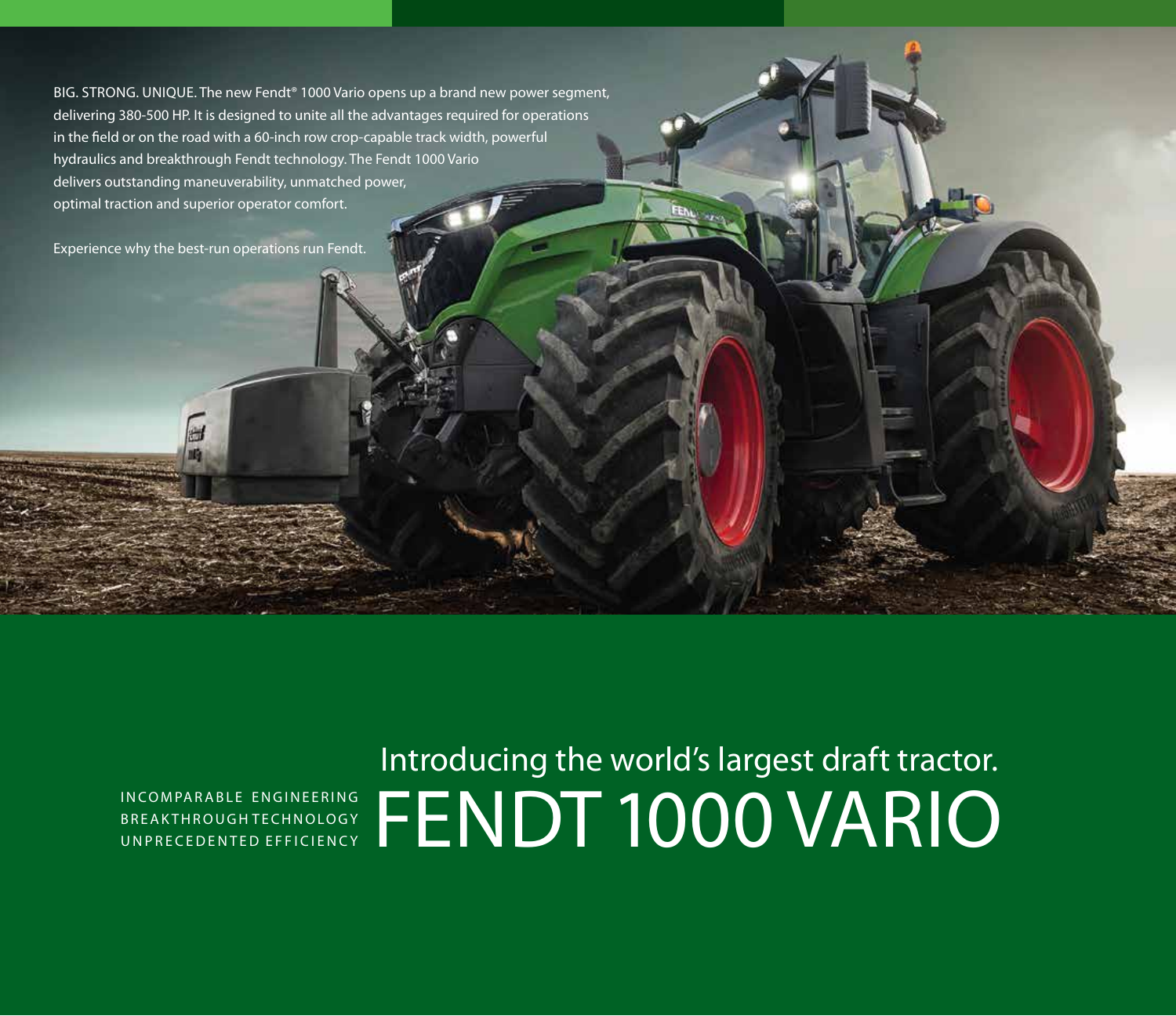#### **ENGINE >** MORE POWER. GREATER EFFICIENC Y.

#### **Fendt iD: More torque, less fuel**

The Fendt 1000 Vario is powered by a highly efficient engine, which delivers power dynamically and is tuned to handle heavy field operations. The Fendt iD high-torque, low-engine-speed concept allows the tractor to always run in the maximum torque range for the lowest specific fuel consumption. High power is dynamically delivered at low engine speeds, resulting in lower fuel consumption and extended service life. The entire drivetrain works at an economic optimum, ensuring efficiency and power distribution through the engine and transmission.

#### **Unique cooling system**

The unique Concentric Air System (CAS) cooling concept utilizes a high-performance fan to pull in cold, dense air, accelerate it over the concentrically-formed hood and press it through the radiator. With its own hydrostatic drive, the CAS can always deliver ideal cooling power to each component, according to need and independent of engine speed. Performance is improved with less wear on components.





Coolant level and air filter contamination are monitored and can be viewed right on the Varioterminal<sup>™</sup> .

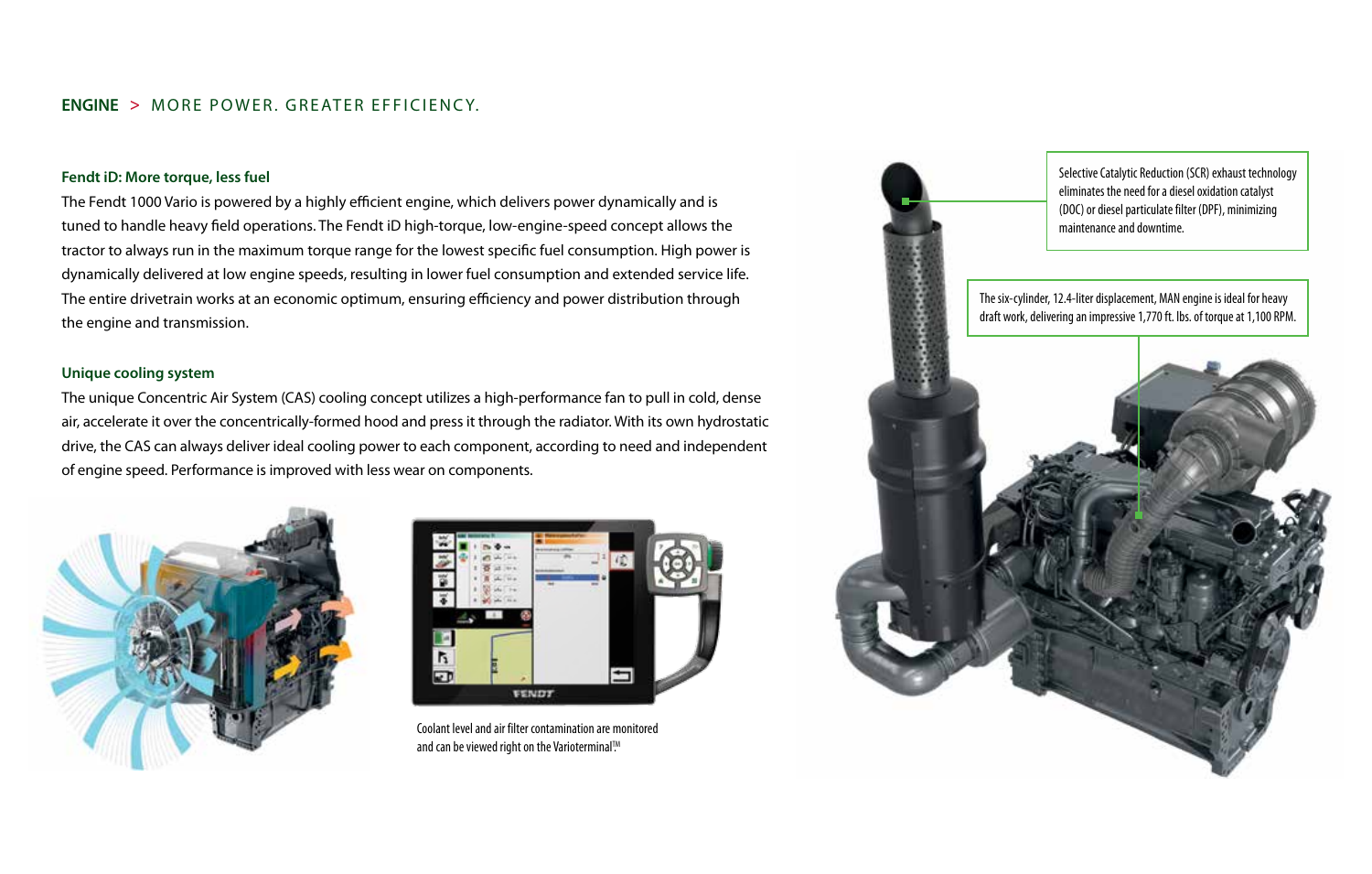

**FENDT VarioDriveTM >** THE NEW DRIVETRAIN.

### The stepless Vario<sup>™</sup> transmission has been setting worldwide standards in tractor drives for more than **20 years. Now, a newly developed, comprehensive drivetrain with variable four-wheel drive takes the Fendt 1000 Vario even higher.**

Fendt Vario means stepless, dynamic driving with plenty of pulling power for speeds from 65 ft./hr. to 31 mph. The new drive on the Fendt 1000 Vario was specifically developed to deliver high engine power in any situation, independent of ground conditions, while keeping speeds especially low. The Fendt VarioDrive is the first drivetrain that drives both axles independently.

#### **Next-Level Traction**

During field operations, torque is transferred flexibly to the axle, resulting in tremendous pulling power. As speed increases, a clutch completely decouples the front axle drive at approximately 15.5 mph, eliminating drag losses in the drivetrain while increasing efficiency.

#### **Intelligent 4WD means unmatched power**

Fendt VarioDrive enables a variable four-wheel drive and distributes torque over two transmission outputs, independently on both axles. With Fendt torque distribution, torque can be shifted between the axles based on need or field conditions, with the help of an intelligently-controlled four-wheel clutch. The result is tremendous pulling power with very efficient operation.



## **Pull-in-turn effect**

The variable 4WD in the Fendt 1000 Vario has no fixed drive ratio, so the front-wheel drive will actively pull the tractor into a curve. This pull-in-turn effect reduces the turning circle in the field by up to 10%, providing greater maneuverability and efficiency, while also reducing wear on the tires.

### **VarioDrive drivetrain a leader in power distribution**

The new driveline design enables ideal torque distribution on both the front and rear wheels with a drive unit based on a hydraulic pump and two hydraulic motors. The first hydraulic motor supplies the rear axle with continuous torque via hydrostatic-mechanical power splitting, from 65 ft./hr. to 31 mph. The second hydraulic motor serves the front axle. Through feedback to the rear axle, from the ground or through the intelligently controlled four-wheel clutch, the front axle drive also becomes part of the hydrostatic-mechanical power splitting.



#### **Power distribution through Fendt torque distribution**

Flexible torque distribution of the variable four-wheel drive is achieved through a T-piece located between the hydraulic pump and the hydraulic motors for the front and rear axles. It acts as a hydrostatic differential between the axles, permitting freely-adjusted oil flow between the pump and hydraulic motor. This eliminates tension and reduces friction. Torque can be automatically shifted from one axle to the other via the intelligentlycontrolled four-wheel clutch, eliminating drag and increasing efficiency.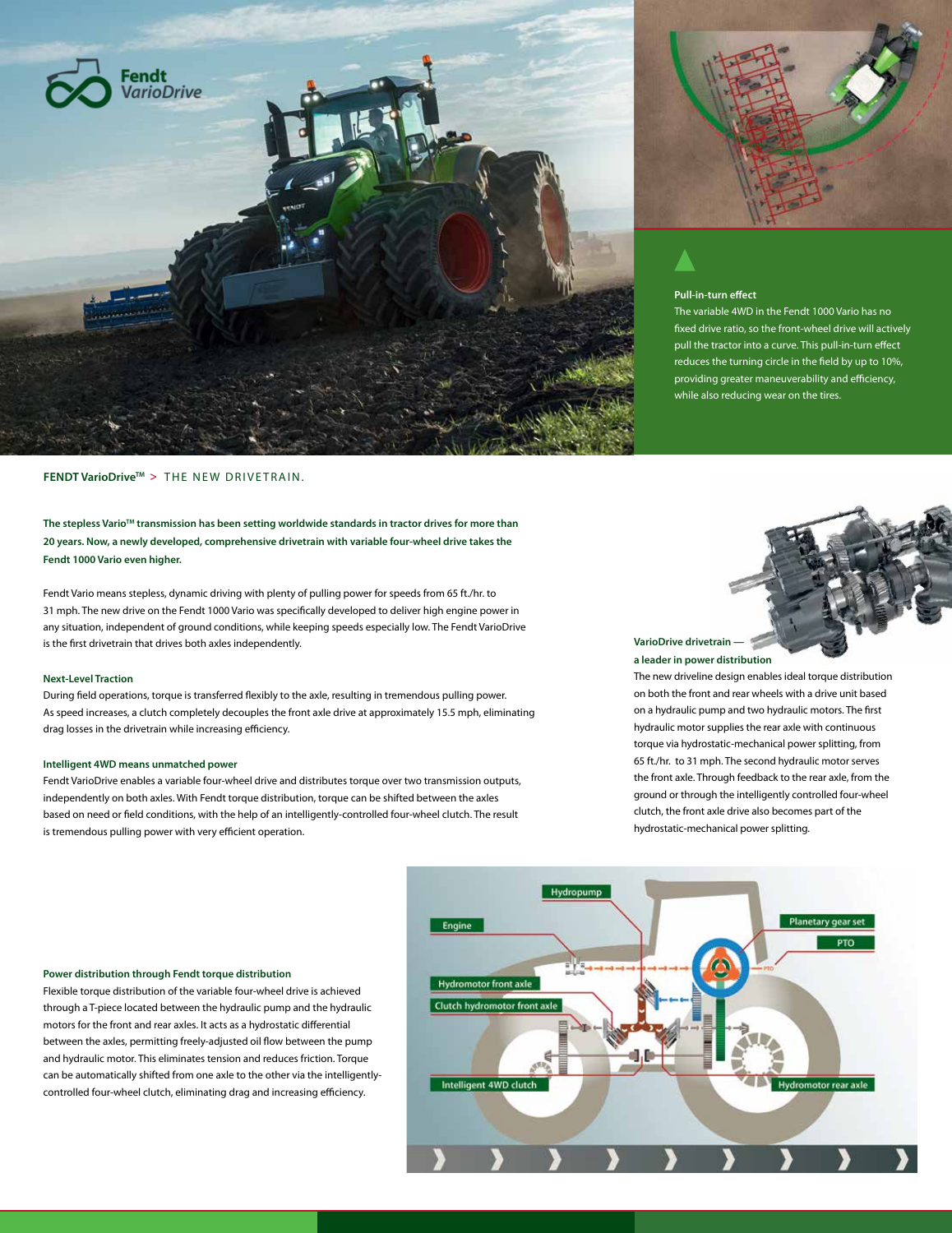

**With a modular hydraulic system designed to handle all coupling sizes, the Fendt 1000 Vario can operate countless implements. It delivers the perfect oil pressure and oil flow for several operations at the same time.**

#### **Versatile coupling system**

The flexible coupling housing permits use with different coupling sizes: 1/2", 3/4" and 5/8" Flat Face Coupling (FFC). The twin pump option allows the third and fourth valves to independently deliver a high flow volume of up to 45 GPM with the 3/4" or 5/8" couplings. All connections can be coupled under pressure on both sides.

#### **Twice as strong**

In addition to load-sensing pumps with a delivery rate of 43.6 GPM or 58 GPM, the Fendt 1000 Vario can handle especially high demands with high-capacity hydraulics that provide 113.5 GPM. There are two independent circuits. One pump delivers 55.5 gallons, while a second pump delivers 58 gallons. These two pumps can be controlled with up to six double-acting valves at the rear and one double-acting valve in the front, to supply oil to multiple operations at the same time.

#### **Oil flow according to need**

Both control pumps supply the ideal oil volume and correct pressure through their own individual oil circuit. For example, a blower on a pneumatic seed drill requires high flow but low pressure, whereas components such as steering, linkages, chassis or markers demand high pressure with a low flow rate, at the same time.



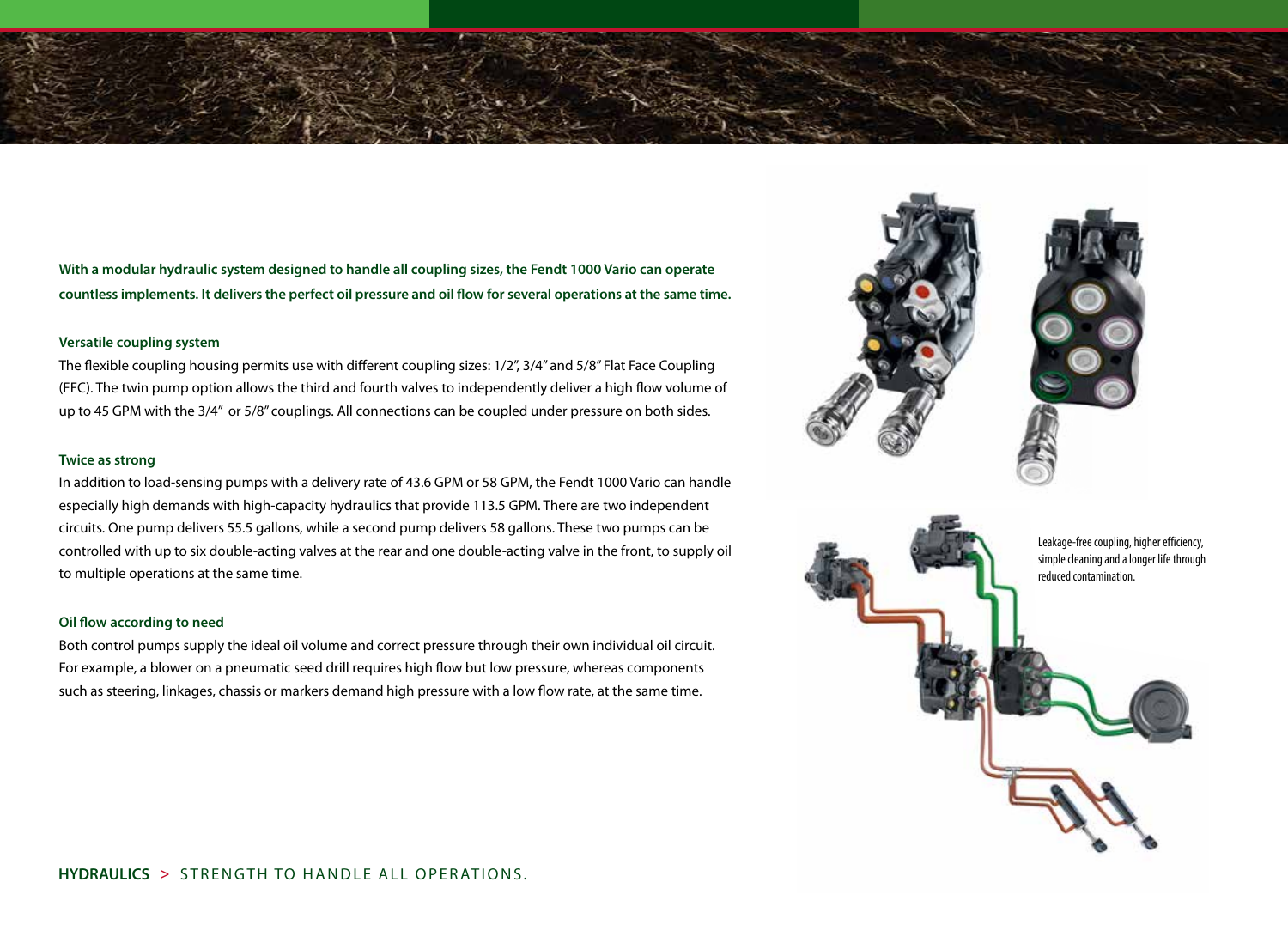

#### **The perfect operating ergonomics for the job at hand**

The 10.4-inch VarioterminalTM provides user-friendly, easy-to-navigate menus and simple, practical-touch technology. All functions are completely integrated in one terminal — tractor and implement controls, camera functions, documentation and automatic steering system. And all function using the same operating logic.

#### **Fendt SectionControl guarantees that there is no overlapping**

With fully automatic SectionControl, you can always plant seeds, spread fertilizer or apply pesticides precisely in the right spot. This prevents double treatment and distances are automatically maintained. With the aid of the SectionControl assistant, you can set the correction values for each implement quickly, easily and precisely from the very beginning, which automatically results in economical application.

**Fully integrated guidance system**

Fendt VarioGuide™ is the most open, fully-integrated guidance system on the market. Choose a NovAtel® or Trimble® receiver, with multiple supported correction signals, depending upon the receiver. And always count on highly reliable and accurate driving in the field.



Easily navigate through or change menus in the VarioTerminal by using either the touch screen on the monitor or the navigation buttons.



The Variotronic<sup>TI</sup> headland management system allows the operator to save all the procedures used when performing a specific maneuver. Variotronic $\mathbb{I}$  automatically triggers the sequences at precisely the right place.



Fendt VarioDoc brings your office online by allowing you to record all field data in real time.

VENDT

Functions for ISOBUS-capable implement control and headland management can be assigned to the multifunction joystick.